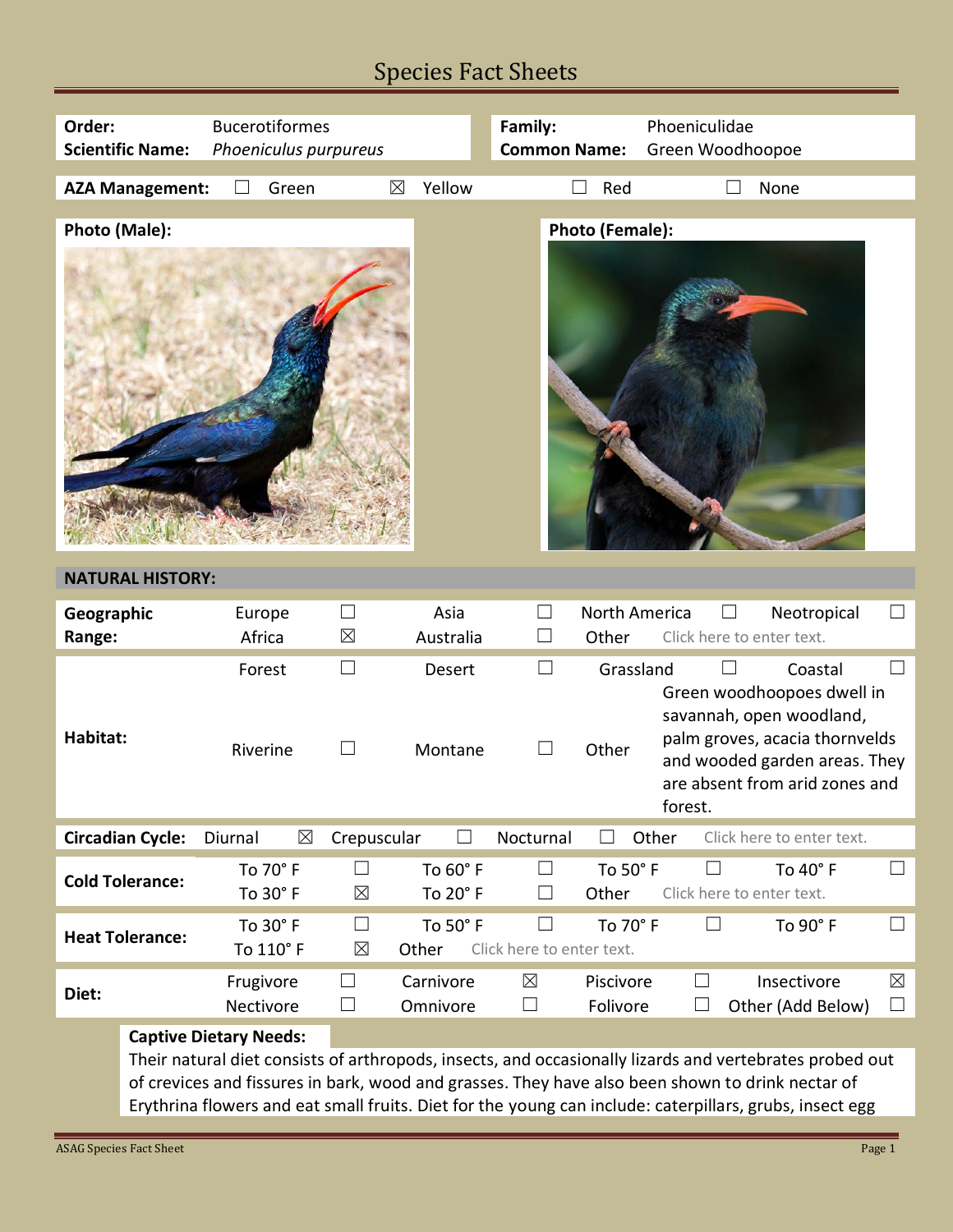masses, beetles, termites, ants, and moths. For adults, prey is either swallowed directly or first beaten against a branch to break the prey item into manageable pieces.

Green woodhoopoes are primarily carnivorous and insectivorous and their captive diet should reflect this. A variety of insects should be provided such as waxworms, adult crickets and mealworms/superworms of various sizes. Their diet should also include small pieces of bird-of-prey meat (i.e. Nebraska, Toronto, etc.), soaked dog food and/or soft-bill pellets, and can include a very small amount of chopped greens and fruit if desired. A sprinkle of vitamin supplement such as vionate, calcium (especially important during nesting season), or Nekton 1 should also be provided.

| Life Expectancy in the Wild:         |                                                                                                                                                                                                                                                                                                                                                                                                                                                                                                                                                                                                       | Males:                                                                                                                                                                                                                                                                                                                                                                                                                                                                                                                                                                                                                                                                                                                                                                    |                                                                          | 8 yrs maximum            | Females: | 8 yrs maximum                                                               |  |
|--------------------------------------|-------------------------------------------------------------------------------------------------------------------------------------------------------------------------------------------------------------------------------------------------------------------------------------------------------------------------------------------------------------------------------------------------------------------------------------------------------------------------------------------------------------------------------------------------------------------------------------------------------|---------------------------------------------------------------------------------------------------------------------------------------------------------------------------------------------------------------------------------------------------------------------------------------------------------------------------------------------------------------------------------------------------------------------------------------------------------------------------------------------------------------------------------------------------------------------------------------------------------------------------------------------------------------------------------------------------------------------------------------------------------------------------|--------------------------------------------------------------------------|--------------------------|----------|-----------------------------------------------------------------------------|--|
| <b>Life Expectancy in Captivity:</b> |                                                                                                                                                                                                                                                                                                                                                                                                                                                                                                                                                                                                       | Males:                                                                                                                                                                                                                                                                                                                                                                                                                                                                                                                                                                                                                                                                                                                                                                    |                                                                          | Mean is 9.7 years        | Females: | Mean is 9.4 years                                                           |  |
| <b>BREEDING INFORMATION:</b>         |                                                                                                                                                                                                                                                                                                                                                                                                                                                                                                                                                                                                       |                                                                                                                                                                                                                                                                                                                                                                                                                                                                                                                                                                                                                                                                                                                                                                           |                                                                          |                          |          |                                                                             |  |
| <b>Age at Sexual Maturity:</b>       |                                                                                                                                                                                                                                                                                                                                                                                                                                                                                                                                                                                                       | Males:                                                                                                                                                                                                                                                                                                                                                                                                                                                                                                                                                                                                                                                                                                                                                                    | Viable at 1 year but not<br>routinely successful<br>until age 2-3 years. |                          | Females: | Viable at 1 year but not<br>routinely successful until<br>age 2-3 years.    |  |
|                                      |                                                                                                                                                                                                                                                                                                                                                                                                                                                                                                                                                                                                       |                                                                                                                                                                                                                                                                                                                                                                                                                                                                                                                                                                                                                                                                                                                                                                           |                                                                          |                          |          |                                                                             |  |
| <b>Courtship Displays:</b>           | In any given territory there is generally one monogamous breeding pair,<br>usually the oldest birds. Prior to breeding, the pair leaves the group to<br>forage and allopreen quietly on their own with the male frequently offering<br>food to the female. During this time, the non-breeding members of the flock<br>are scouting for nesting sites while foraging. Nest sites chosen are usually<br>closest to the most concentrated food source in the territory. The unlined<br>nest of choice usually consists of a natural live tree cavity or an old nest hole<br>from a woodpecker or barbet. |                                                                                                                                                                                                                                                                                                                                                                                                                                                                                                                                                                                                                                                                                                                                                                           |                                                                          |                          |          |                                                                             |  |
|                                      |                                                                                                                                                                                                                                                                                                                                                                                                                                                                                                                                                                                                       |                                                                                                                                                                                                                                                                                                                                                                                                                                                                                                                                                                                                                                                                                                                                                                           |                                                                          |                          |          |                                                                             |  |
| <b>Nest Site Description:</b>        |                                                                                                                                                                                                                                                                                                                                                                                                                                                                                                                                                                                                       | Green Woodhoopoes have successfully bred in both free-flight aviaries and<br>smaller well-planted enclosures (smallest averaging 4' x 10' x 10') when<br>isolated into pairs. When provided a variety of nest boxes and palm logs in<br>larger aviaries, they will generally inspect each one to find one of their liking.<br>Boxes should average about 12-18" deep with a 2-3" diameter hole and can<br>be between 8" and 12" square. There are obviously exceptions with some<br>pairs choosing boxes that weren't originally meant for them. The birds nest<br>in unlined cavities in the wild but they will usually excavate shavings if<br>placed in the box. There should be a bed of nesting material in the box at all<br>times to prevent chicks from splaying. |                                                                          |                          |          |                                                                             |  |
| <b>Clutch Size, Egg Description:</b> |                                                                                                                                                                                                                                                                                                                                                                                                                                                                                                                                                                                                       |                                                                                                                                                                                                                                                                                                                                                                                                                                                                                                                                                                                                                                                                                                                                                                           |                                                                          |                          |          | The average clutch size is 3-5 blue-green eggs about 25x18mm. Pairs can     |  |
|                                      |                                                                                                                                                                                                                                                                                                                                                                                                                                                                                                                                                                                                       | produce two clutches per year in a bountiful season in the wild and routinely<br>clutch multiple times in captive environments.                                                                                                                                                                                                                                                                                                                                                                                                                                                                                                                                                                                                                                           |                                                                          |                          |          |                                                                             |  |
| <b>Incubation Period:</b>            |                                                                                                                                                                                                                                                                                                                                                                                                                                                                                                                                                                                                       | <b>Breeding usually occurs</b>                                                                                                                                                                                                                                                                                                                                                                                                                                                                                                                                                                                                                                                                                                                                            |                                                                          | <b>Fledgling Period:</b> |          | Fledging occurs at 28-30                                                    |  |
|                                      |                                                                                                                                                                                                                                                                                                                                                                                                                                                                                                                                                                                                       | during the rainy season (July<br>through October depending<br>on the geographical area).                                                                                                                                                                                                                                                                                                                                                                                                                                                                                                                                                                                                                                                                                  |                                                                          |                          |          | days. The young are<br>protected and fed by all<br>members of the flock for |  |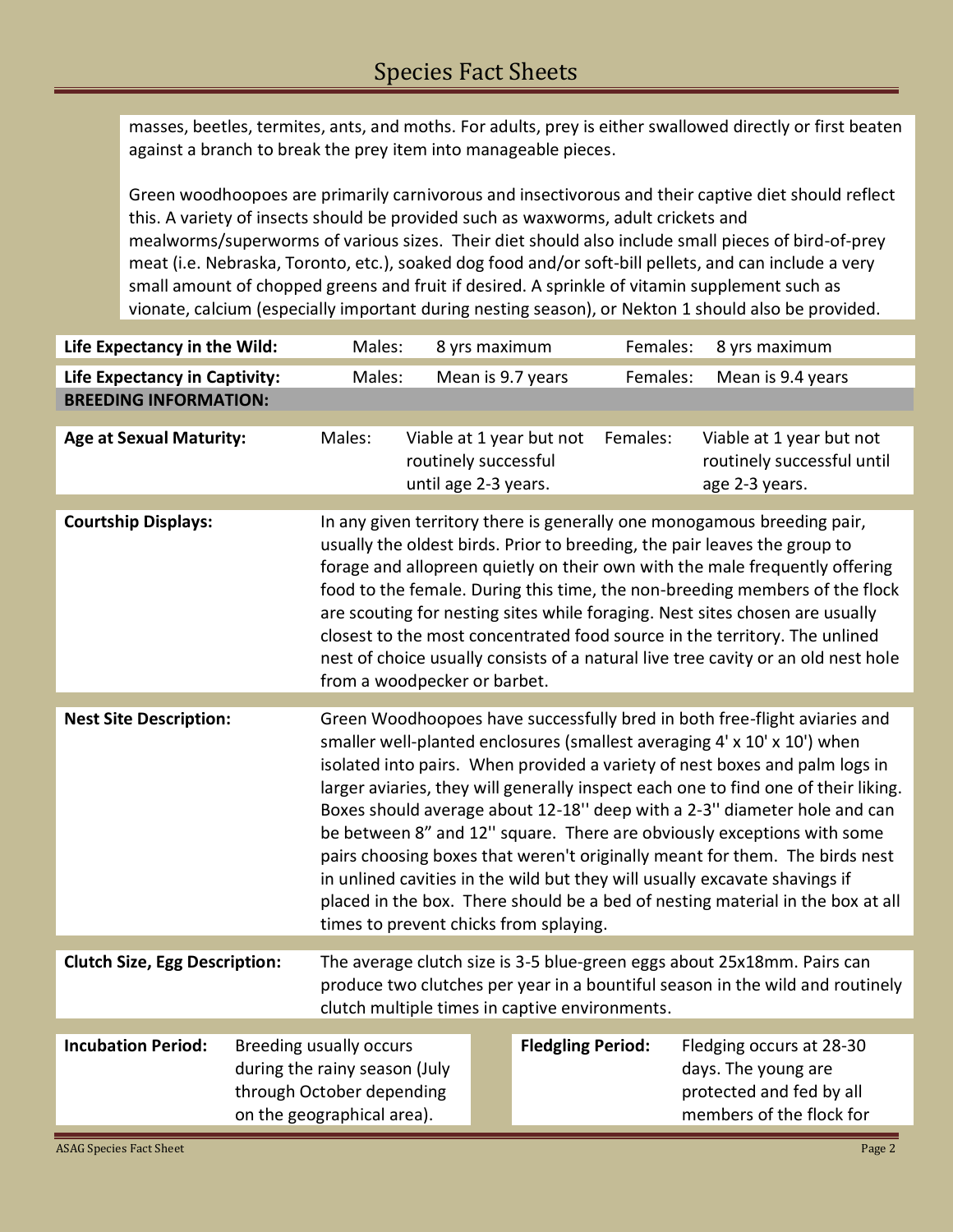# Species Fact Sheets

|                                                                            | Incubation by the female<br>starts with the complete<br>clutch and lasts for 17-18<br>days.                 |                                                                                                                                                                                                                                                                                                                                                                                                                                                                                                                                                                                                                                                                                                                                                                                                                                                                                                                                                                                                                                                                                                                                                                                                                           | several weeks after fledging.<br>A few months later the<br>fledglings will, in turn,<br>contribute food to the next<br>group of hatchlings. They will<br>remain with the parents for<br>1-5 years as non-breeding<br>helpers.                                                                                                                                                                                                                                    |  |  |  |
|----------------------------------------------------------------------------|-------------------------------------------------------------------------------------------------------------|---------------------------------------------------------------------------------------------------------------------------------------------------------------------------------------------------------------------------------------------------------------------------------------------------------------------------------------------------------------------------------------------------------------------------------------------------------------------------------------------------------------------------------------------------------------------------------------------------------------------------------------------------------------------------------------------------------------------------------------------------------------------------------------------------------------------------------------------------------------------------------------------------------------------------------------------------------------------------------------------------------------------------------------------------------------------------------------------------------------------------------------------------------------------------------------------------------------------------|------------------------------------------------------------------------------------------------------------------------------------------------------------------------------------------------------------------------------------------------------------------------------------------------------------------------------------------------------------------------------------------------------------------------------------------------------------------|--|--|--|
|                                                                            |                                                                                                             |                                                                                                                                                                                                                                                                                                                                                                                                                                                                                                                                                                                                                                                                                                                                                                                                                                                                                                                                                                                                                                                                                                                                                                                                                           |                                                                                                                                                                                                                                                                                                                                                                                                                                                                  |  |  |  |
| <b>Parental Care:</b>                                                      | and small aviaries.<br>exists, as does the possibility of the juveniles predating the newly hatched chicks. | These birds use a cooperative breeding system in which the primary breeding pair<br>will have help feeding their young from typically 1-10 non-breeding birds, including<br>their offspring from previous clutches. The male and helper birds will forage for food<br>and bring it to the female who relays it to the altricial chicks. Just prior to fledging, all<br>of the members of the flock call extensively to the young and preen them. This<br>appears to prepare them for integration into the group.<br>Breeding pairs can frequently have multiple clutches per season. The adult pair and<br>the eldest clutch of fledged chicks can generally be maintained together, but it is<br>advisable to remove these older chicks when the subsequent clutch is ready to<br>fledge. The breeding pair can be aggressive to and sometimes kill the older chicks.<br>Same-sex pairings of adult green woodhoopoes have been successful in both large<br>Although it is typically possible to house the primary breeding pair of green<br>woodhoopoes with previous offspring during breeding season, there are instances of<br>this not being successful. The possibility of the adult birds attacking the juveniles |                                                                                                                                                                                                                                                                                                                                                                                                                                                                  |  |  |  |
| <b>Chick Development:</b><br>for an extended time after they have fledged. |                                                                                                             |                                                                                                                                                                                                                                                                                                                                                                                                                                                                                                                                                                                                                                                                                                                                                                                                                                                                                                                                                                                                                                                                                                                                                                                                                           | Woodhoopoe chicks hatch asynchronously, although it is typical for the adults to not<br>begin incubation until the second or third egg of the clutch is laid. This results in the<br>first hatchings to be similar with the final 2-3 eggs hatching the following days. The<br>chicks develop slowly over the course of the 26-28 day nesting period and typically all<br>fledge within 24 hours of each other. The chicks will routinely return to the nest box |  |  |  |
|                                                                            |                                                                                                             |                                                                                                                                                                                                                                                                                                                                                                                                                                                                                                                                                                                                                                                                                                                                                                                                                                                                                                                                                                                                                                                                                                                                                                                                                           |                                                                                                                                                                                                                                                                                                                                                                                                                                                                  |  |  |  |
| <b>CAPTIVE HABITAT INFORMATION:</b>                                        |                                                                                                             |                                                                                                                                                                                                                                                                                                                                                                                                                                                                                                                                                                                                                                                                                                                                                                                                                                                                                                                                                                                                                                                                                                                                                                                                                           |                                                                                                                                                                                                                                                                                                                                                                                                                                                                  |  |  |  |
|                                                                            |                                                                                                             |                                                                                                                                                                                                                                                                                                                                                                                                                                                                                                                                                                                                                                                                                                                                                                                                                                                                                                                                                                                                                                                                                                                                                                                                                           |                                                                                                                                                                                                                                                                                                                                                                                                                                                                  |  |  |  |
| Social Structure in the Wild:                                              |                                                                                                             | Green woodhoopoes are highly sociable, chattering birds usually seen in                                                                                                                                                                                                                                                                                                                                                                                                                                                                                                                                                                                                                                                                                                                                                                                                                                                                                                                                                                                                                                                                                                                                                   |                                                                                                                                                                                                                                                                                                                                                                                                                                                                  |  |  |  |

| Social Structure in the Wild: | Green woodhoopoes are highly sociable, chattering birds usually seen in       |
|-------------------------------|-------------------------------------------------------------------------------|
|                               | small flocks of 4-15 individuals typically from a family group. Groups are    |
|                               | often seen following each other from tree to tree while foraging in cracks    |
|                               | and crevices. During the dry season they also forage on the ground. The sex   |
|                               | ratio in flocks is approximately 1:1 but as a rule only includes one breeding |
|                               | pair.                                                                         |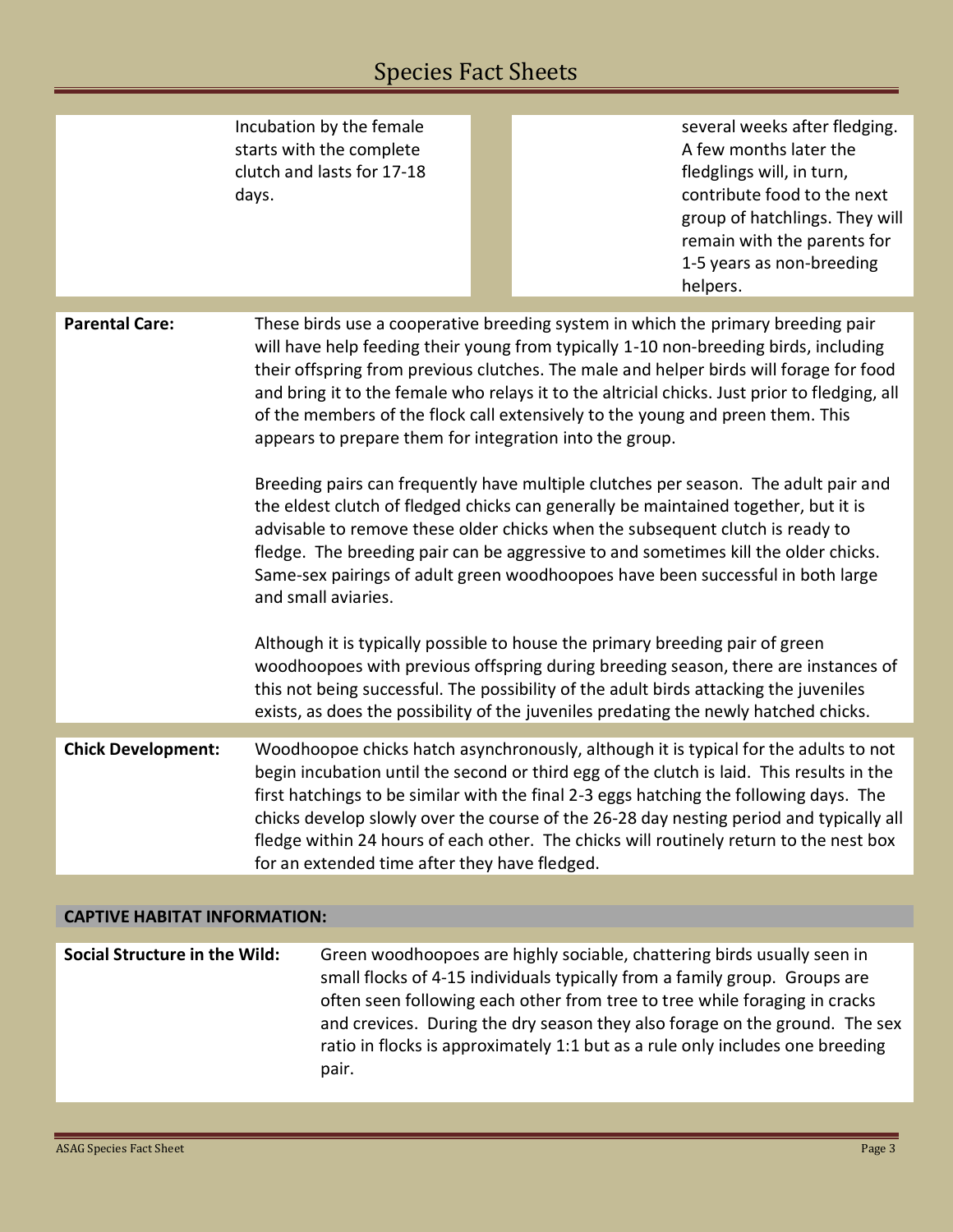# Species Fact Sheets

|                                                                                                                                                                                                                                                                                                                                                                                                                                                                                                                                                                                                                                                                                                                  |                  | These birds are highly territorial with each family-based flock usually<br>defending the same large area throughout the year. Territorial defense is<br>through group displays with birds often passing lichens or bark between<br>themselves to increase group cohesion. Sexes generally roost separately.<br>When vacancies in flocks occur through predation, they are often filled by<br>birds of the same sex from nearby territories. Members of flocks tend to be<br>very closely related. Unrelated females break off to form new flocks when<br>they reach sexual maturity. |                                              |                                                                                                                    |  |  |
|------------------------------------------------------------------------------------------------------------------------------------------------------------------------------------------------------------------------------------------------------------------------------------------------------------------------------------------------------------------------------------------------------------------------------------------------------------------------------------------------------------------------------------------------------------------------------------------------------------------------------------------------------------------------------------------------------------------|------------------|--------------------------------------------------------------------------------------------------------------------------------------------------------------------------------------------------------------------------------------------------------------------------------------------------------------------------------------------------------------------------------------------------------------------------------------------------------------------------------------------------------------------------------------------------------------------------------------|----------------------------------------------|--------------------------------------------------------------------------------------------------------------------|--|--|
| <b>Social Structure in Captivity:</b>                                                                                                                                                                                                                                                                                                                                                                                                                                                                                                                                                                                                                                                                            |                  | Birds can be housed as a pair in a breeding or non-breeding situation, in a<br>large mixed gender flock based on both family and unrelated groupings, or<br>as a single-gender flock.                                                                                                                                                                                                                                                                                                                                                                                                |                                              |                                                                                                                    |  |  |
| <b>Minimum Group Size:</b><br>2                                                                                                                                                                                                                                                                                                                                                                                                                                                                                                                                                                                                                                                                                  |                  |                                                                                                                                                                                                                                                                                                                                                                                                                                                                                                                                                                                      | <b>Maximum Group Size:</b>                   | Depends on the size of<br>the enclosure, but up to<br>15 birds or more is<br>reasonable in very large<br>habitats. |  |  |
| Compatible in<br>Yes<br><b>Mixed Species Exhibits:</b>                                                                                                                                                                                                                                                                                                                                                                                                                                                                                                                                                                                                                                                           | <b>Comments:</b> |                                                                                                                                                                                                                                                                                                                                                                                                                                                                                                                                                                                      | many dozens of species without complication. | Woodhoopoes have been successfully housed with                                                                     |  |  |
| For a single pairing the enclosure can be as small as 4' wide by 10' deep by 8' in<br><b>Optimal Habitat Size:</b><br>height. However, this is not recommended for breeding birds or groups. For larger<br>flock sizes the available space should increase significantly based on the number of<br>birds comprising the flock.                                                                                                                                                                                                                                                                                                                                                                                   |                  |                                                                                                                                                                                                                                                                                                                                                                                                                                                                                                                                                                                      |                                              |                                                                                                                    |  |  |
| <b>Management Challenges:</b><br>The biggest challenge presented by woodhoopoes without a doubt is their<br>inquisitive nature in finding every gap and cavity in an enclosure. They are adept<br>at finding the weak point of their habitats and numerous birds have found ways<br>to escape.                                                                                                                                                                                                                                                                                                                                                                                                                   |                  |                                                                                                                                                                                                                                                                                                                                                                                                                                                                                                                                                                                      |                                              |                                                                                                                    |  |  |
| Roughly 8-10% of the historical captive population has escaped from zoological<br>institutions (most of these were recovered), showing a need for care in choosing<br>enclosures. Green woodhoopoes explore their environment in great detail due to<br>their nature of being foragers as well as having a healthy supply of curiosity. They<br>often inspect every inch of their enclosure from top to bottom and find<br>weaknesses that exist. Their body design allows them to slip into tight spaces<br>that either allows them escape, or equally as likely, entrapment. Birds that are<br>not seen for several days are sometimes found dead, wedged into spaces that<br>they were unable to escape from. |                  |                                                                                                                                                                                                                                                                                                                                                                                                                                                                                                                                                                                      |                                              |                                                                                                                    |  |  |
|                                                                                                                                                                                                                                                                                                                                                                                                                                                                                                                                                                                                                                                                                                                  |                  | They have also been known to chip away at old, rotten wood thus making their<br>own escape route. Always inspect aviaries, introduction cages, and any other<br>spaces they are housed in for even the smallest openings.                                                                                                                                                                                                                                                                                                                                                            |                                              |                                                                                                                    |  |  |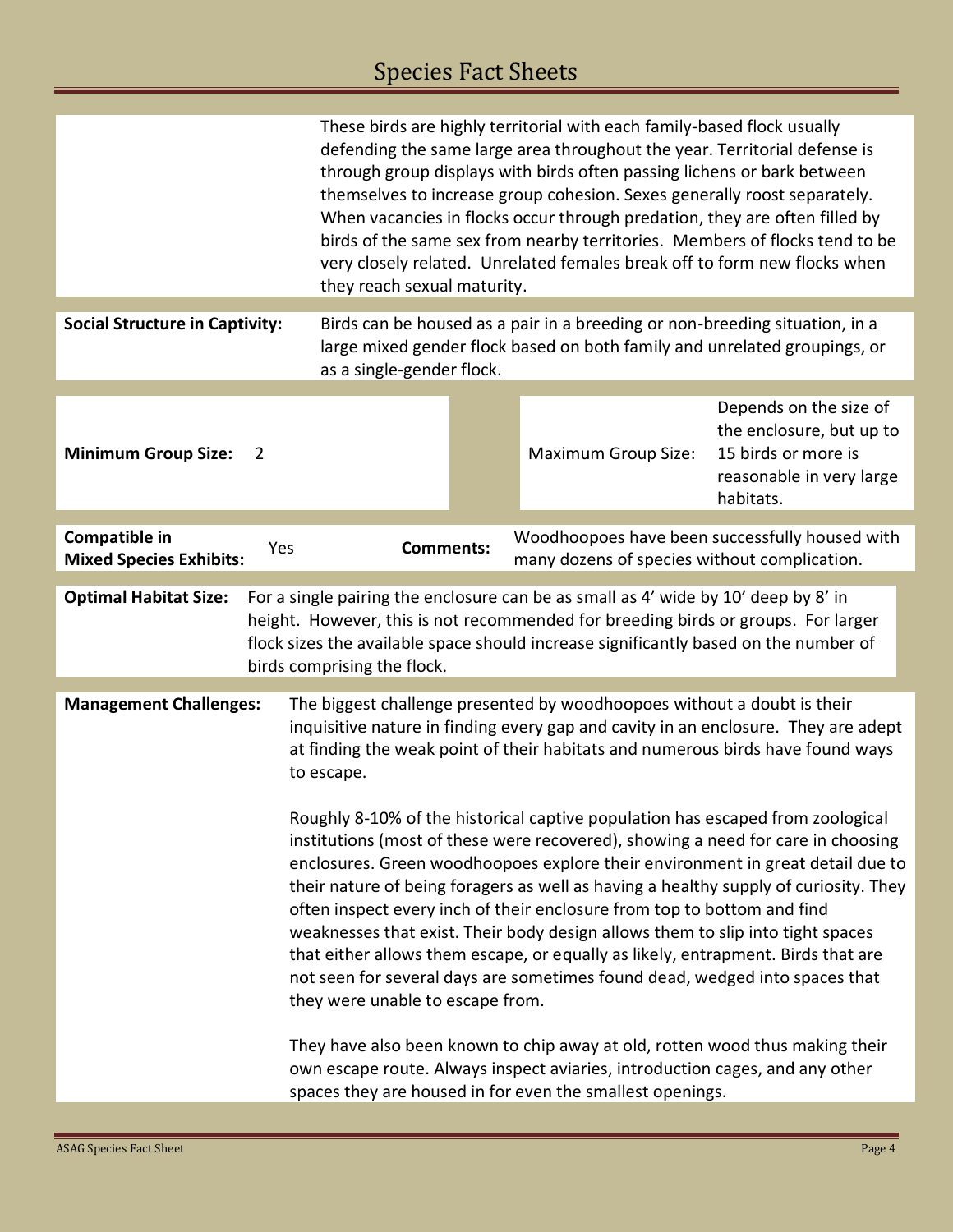### **ADDITIONAL COMMENTS:**

Green woodhoopoes are currently listed as least concern and are still fairly common across their native range. They have adapted to human intrusion into their habitat and have been able to make use of human structures for reproduction when natural sites are no longer available. Breeding success and life expectancy are affected by several factors including predation and competition. Driver ants have shown to be nocturnal predators of nestling woodhoopoes in nest holes. Predators to fledglings and adults include Gabar goshawks, Harrier hawks, Pearl-spotted owls, genets and mite infestations. There is often intense competition for proper nesting sites between woodhoopoes and other bird species, mammals, and honeybees. Green woodhoopoe annual numbers are further affected by parasitation by Greater Honeyguides in Nigeria. According to Urban et al., their overall mean annual survival is low.

### **REFERENCES:**

del Hoya, J., Elliot, A., & Sargatal, J. eds (2001): Handbook of the Birds of the World. Volume 6. Mousebirds to Hornbills. Lynx Edicions, Barcelona. 589pp.

Fry, C.H., Keith, S.N., and Urban, E.K. (1998). The Birds of Africa – Volume III Parrot to Woodpeckers. Academic Press Limited, London. 359-362.

Hawn, A.T., Radford, A.N. & du Plessis, M.A. (2007) Delayed breeding affects lifetime reproductive success differently in male and female green woodhoopoes. Current Biology 17: 844-849.

Radford, A.N. (2009) Selective prey delivery to incubating females in the cooperatively breeding green woodhoopoe. Ethology Online early.

Radford, A.N. (2008) Age-related changes in nestling diet of the cooperatively breeding green woodhoopoe. Ethology 114: 907-915.

Radford, A.N. & du Plessis, M.A. (2006) Dual function of allopreening in the cooperatively breeding green woodhoopoe, Phoeniculus purpureus. Behavioral Ecology and Sociobiology 61: 221-230.

Radford, A.N. (2005) Neighbour-stranger discrimination in the group-living green woodhoopoe. Animal Behaviour 70: 1227-1234.

Radford, A.N. & du Plessis, M.A. (2004) Territorial vocal rallying in the green woodhoopoe: factors affecting the contest length and outcome. Animal Behaviour 68: 803-810.

Radford, A.N. (2004) Voice breaking in males results in sexual dimorphism of green woodhoopoe calls. Behaviour 141 :555-569.

Radford, A.N. (2004) Vocal mediation of foraging competition in the cooperatively breeding green woodhoopoe, Phoeniculus purpureus. Behavioral Ecology and Sociobiology 56: 279-285.

Radford, A.N. (2004) Incubation feeding by helpers influences female nest attendance in the green woodhoopoe, Phoeniculus purpureus. Behavioral Ecology and Sociobiology 55: 583-588.

Radford, A.N. & du Plessis, M.A. (2004) Extreme sexual dimorphism in green woodhoopoe bill length: a case of sexual selection? Auk 121: 178-183.